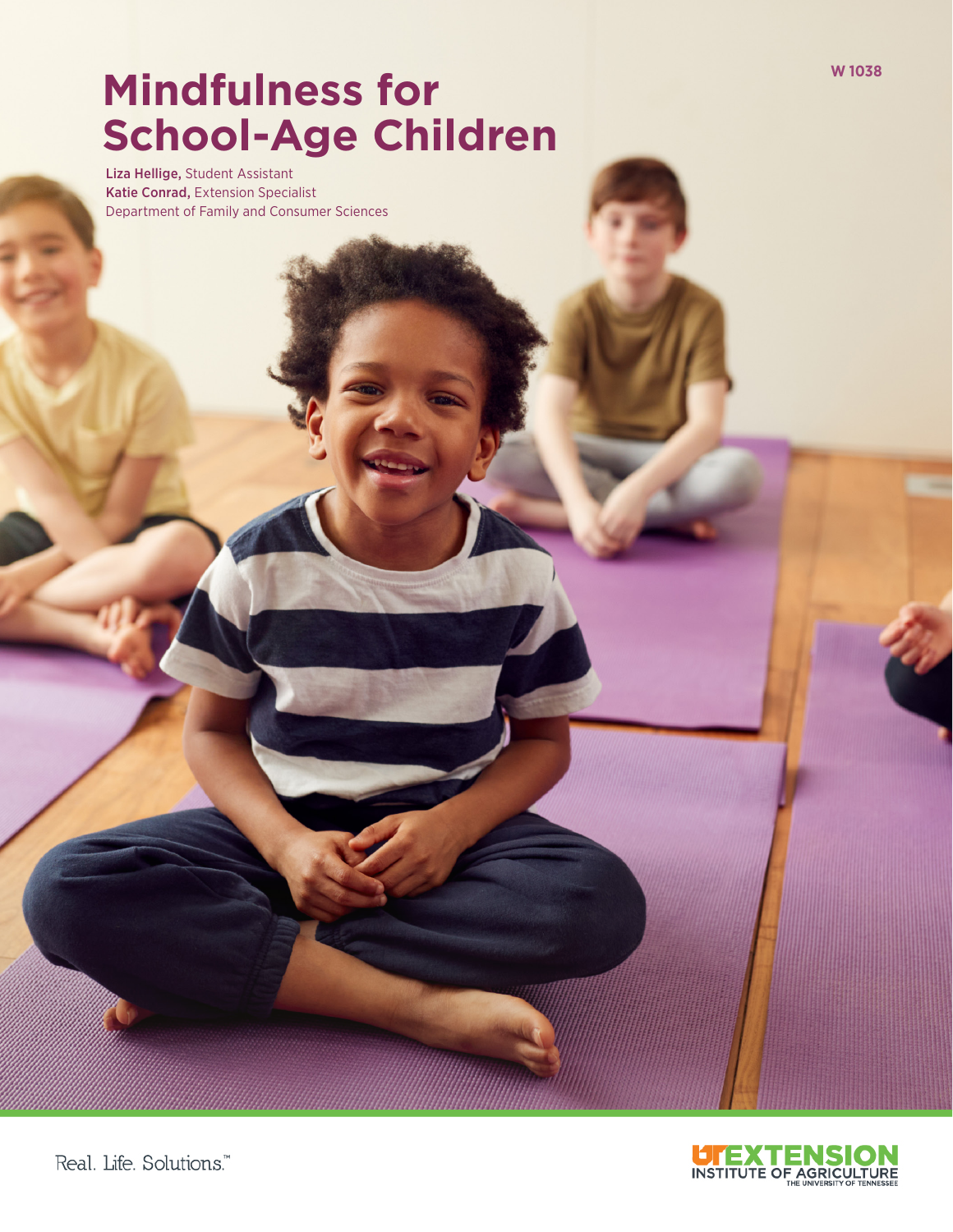# **Mindfulness for School-Age Children**

Liza Hellige, Student Assistant Katie Conrad, Extension Specialist Department of Family and Consumer Sciences

Teaching professionals have a lot going on: lesson planning, managing a classroom, communicating to parents, and balancing work/life responsibilities. Students, too, have a lot to deal with, like remembering to complete their homework, getting good grades, making friendships, and managing home responsibilities. With the many competing tasks to accomplish, it can feel overwhelming. Often, educators may feel ill-equipped to help themselves or their students find balance when they are out of sorts. Mindfulness practices offer simple and quick ways to ease the mind when it is on overdrive to help reset. This fact sheet offers an introduction to mindfulness and provides simple practices to achieving emotional balance.

### **BENEFITS OF MINDFULNESS 1-5**

When in a state of having too much on one's plate, it can lead to feeling emotionally dysregulated. Emotional dysregulation refers to a state of being emotionally imbalanced or experiencing intense emotions, like anxiety, anger, or hyperactivity, and having difficulty rebounding from these emotions. Left untreated, emotional dysregulation can lead to memory loss, attention lapses, learning problems, poor decision-making, or mental health crises. Decades of research suggests that mindfulness-based practices are the antidote to achieving emotional balance.

Mindfulness is described as the awareness of the present moment without judgment of interrupting thoughts or feelings.<sup>2</sup> Practicing mindfulness at an early age can set children up for success by:

- Promoting academic achievement.
- Improving the ability to manage different emotions.
- Increasing confidence and self-esteem.
- Reducing stress and anxiety.
- Strengthening memory and the ability to focus.

# **PRACTICING MINDFULNESS**

Mindfulness takes practice. It may seem difficult at first, but mindful practices require little time or materials. By simply focusing on your breath, you can work towards perfecting your mindfulness skills. To practice, try the following:

- Close your eyes,
- Take in a deep breath,
- Focus on letting the breath expand your diaphragm,
- Release the breath while imagining unpleasant sensations or emotions exiting, and
- Repeat, as needed.

#### **MINDFULNESS ACTIVITIES 6-10**

Quick and easy mindfulness practices can be performed by both students and educators to cope with overwhelming thoughts. Here are simple activities to teach and encourage mindfulness.

Five Senses – Our senses provide five ways to practice mindfulness. For this activity, students will identify five things they see, four things they hear, three things they feel, two things they smell, and one thing they taste. It is important to maintain deep focus in order to notice the small details revealed by each sense.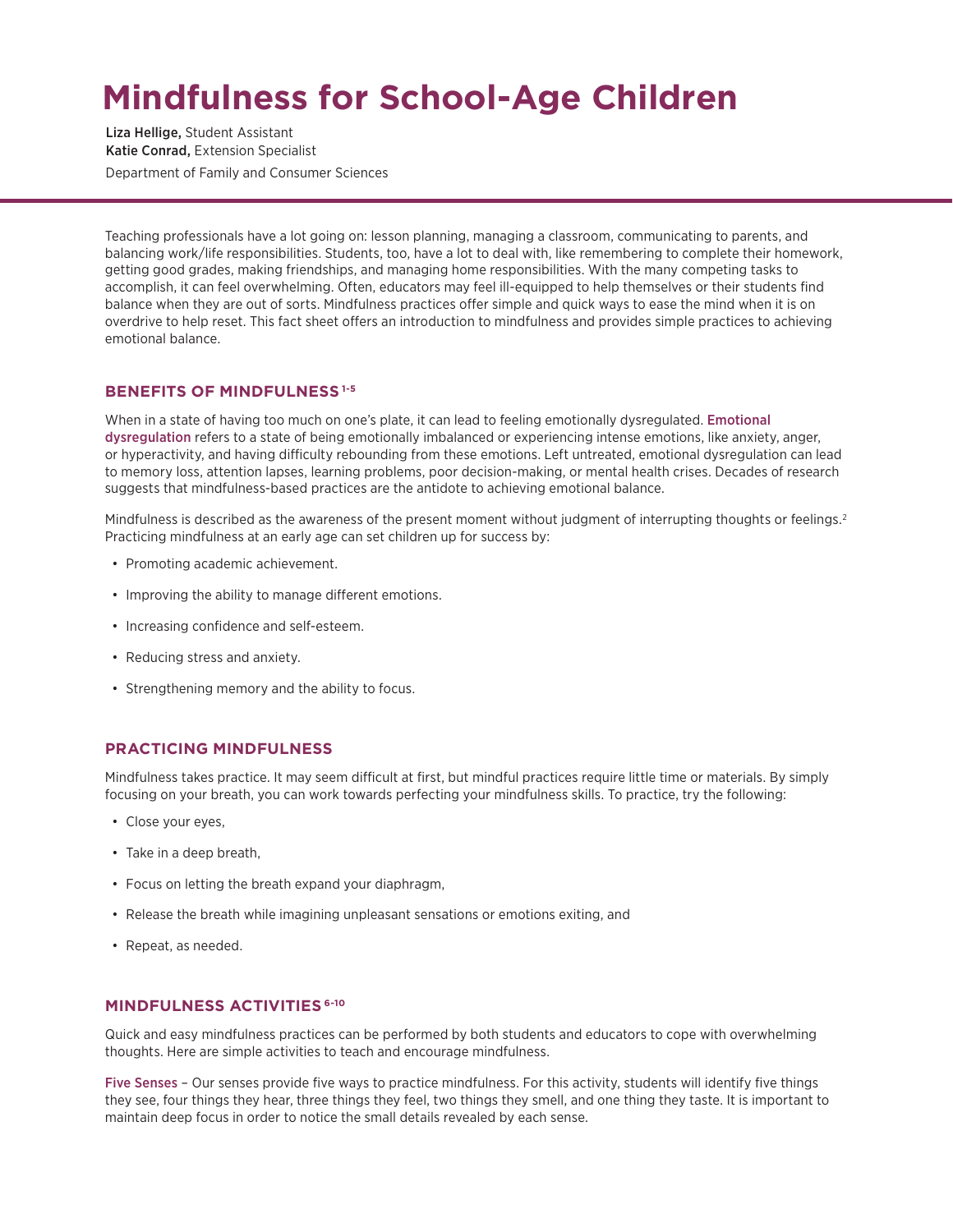### **MINDFULNESS ACTIVITIES** *(CONTINUED)*

"I Spy" Colors – This practice is like "I Spy" but with colors. Students can either pick a color and look for things that are that color or count all the colors they can see. Similar to using our senses to practice mindfulness, these activities focus solely on the sense of sight.

Happy Place – Many of us have heard the phrase "go to your happy place." This mindful practice helps us cope with uncomfortable feelings (i.e., stress) or sensations (i.e., pain). Instruct students to imagine their "go-to" happy place when they are emotionally dysregulated.

Pretzel Breathing – Breathing is the simplest way to practice mindfulness, as we always have our breath available to direct our focus and put other thoughts to the side. Breathing exercises allow us to calm down both physically and mentally. To guide the practice, display an image of a pretzel (a sideways figure eight works as well). Ask students to use a finger to trace the pretzel in the air. As they trace upwards, ask students to take a deep breath while expanding the diaphragm fully with the breath (also known as "belly breaths"). When they trace downwards, guide students to release the breath.

Class Mantras – Whether you repeat positive affirmations out loud in a mirror or write in a journal, positive self-talk contributes to our self-worth and productivity. Guide students through positive mantras and practice regularly as a class ("We are smart. We are productive. We are a great team!"). If students believe they are successful, they are more likely to be successful.

Cognitive Reappraisal – Students who make a conscious effort to reframe unkind and irrational beliefs with positive, strengths-based beliefs are better at managing their emotions. When students verbalize negative beliefs about a situation that is causing discomfort ("I got a bad grade because I'm stupid."), help them to restructure them into a positive explanation about the circumstances of the situation ("I will do better next time. I am bright and a fast learner!"). Strategies like cognitive reappraisal help students be more optimistic about themselves and will promote a warmer classroom environment.

# **CONCLUSION**

Practicing mindfulness as children encourages the development of confident, successful, and empathetic adults.<sup>2</sup> Mindfulness activities teach children to be present and aware of their surroundings.4 By starting this practice at an early age, children are able to perfect the skill of mindfulness earlier and effectively respond to future challenges.

# **LEARN MORE**

- Calm App, free for schools (calm.com/schools)
- Mindful Games (Susan Kaiser Greenland) (susankaisergreenland.com/mindful-games)
- Mindful Schools Educator Training (mindfulschools.org/about-mindfulness/our-programs)